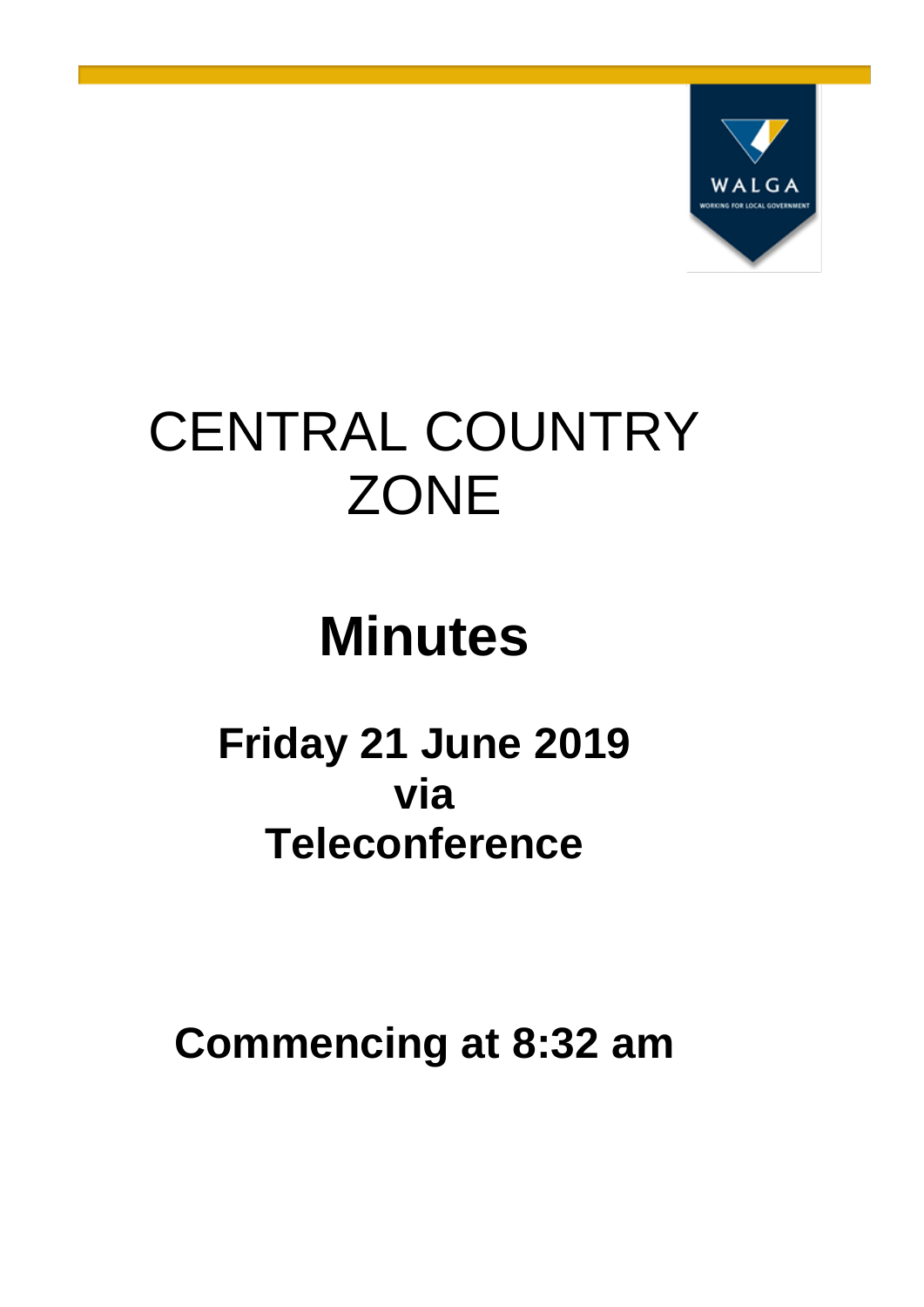# **Table of Contents**

| 1.0  |                                               |                                                         |  |  |
|------|-----------------------------------------------|---------------------------------------------------------|--|--|
| 2.0  |                                               |                                                         |  |  |
| 3.0  |                                               |                                                         |  |  |
| 4.0  |                                               |                                                         |  |  |
| 5.0  |                                               |                                                         |  |  |
| 6.0  |                                               |                                                         |  |  |
|      | 6.1<br>6.2                                    |                                                         |  |  |
| 7.0  |                                               | WESTERN AUSTRALIAN LOCAL GOVERNMENT ASSOCIATION (WALGA) |  |  |
|      | 7.1<br>7.2<br>7.3<br>7.4<br>7.5<br>7.6<br>7.7 |                                                         |  |  |
| 8.0  |                                               |                                                         |  |  |
| 9.0  |                                               |                                                         |  |  |
|      | 9.1<br>9.2<br>9.3<br>9.4                      |                                                         |  |  |
| 10.0 |                                               |                                                         |  |  |
| 11.0 |                                               | ZONE BUSINESS - OTHER BUSINESS/URGENT BUSINESS  9       |  |  |
| 12.0 |                                               |                                                         |  |  |
| 13.0 |                                               |                                                         |  |  |
| 14.0 |                                               |                                                         |  |  |
|      | 14.1<br>14.2<br>14.3                          |                                                         |  |  |
| 15.0 |                                               |                                                         |  |  |
|      |                                               |                                                         |  |  |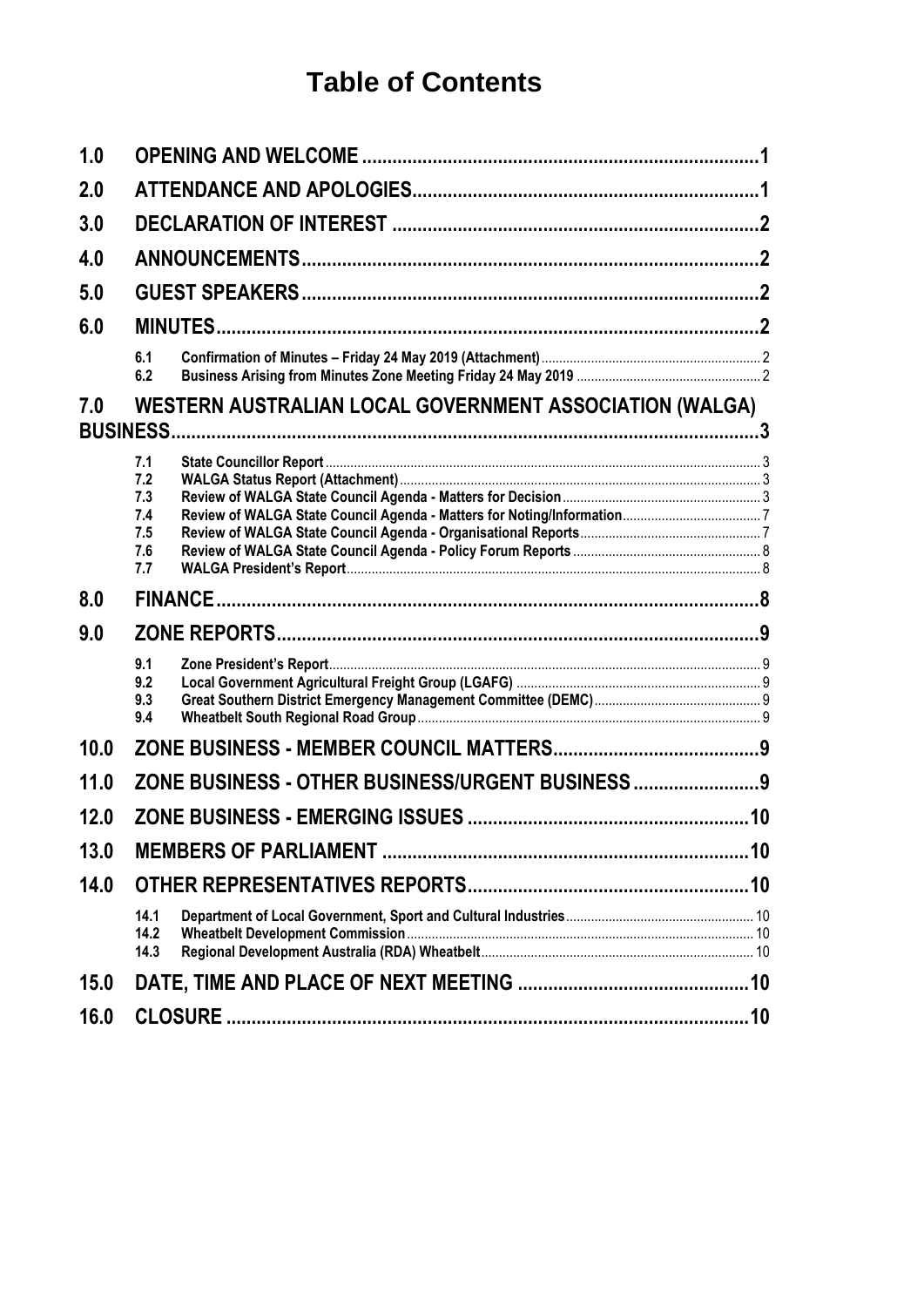# **Minutes**

# **Central Country Zone of WALGA**

# **Friday 21 June 2019, commencing at 8:32 am via Teleconference**

## <span id="page-2-0"></span>**1.0 OPENING AND WELCOME**

Cr Mark Conley welcomed delegates to the teleconference, commented that joint Executive Officer, Mr Bruce Wittber, has been unwell and is still recovering and thanked Mr Robert Dew, Executive Officer Avon-Midland Country Zone, for filling in for this meeting.

The purpose of the meeting is to consider the WALGA State Council Agenda.

# <span id="page-2-1"></span>**2.0 ATTENDANCE AND APOLOGIES**

## **Attendance**

Cr Mark Conley (Chair) President, Shire of Cuballing Cr Dee Ridgway **President, Shire of Beverley** Cr Chris Pepper **Cricia Cr Chris Pepper** Deputy President, Shire of Beverley<br>Mr Stephen Gollan **Deputy President, Shire of Beverley** Mr Stephen Gollan CEO, Shire of Beverley<br>Cr Neil Walker Cr Neil Walker Cr News Cr News Deputy President. Shire of Brookton Deputy President, Shire of Brookton Mr Ian Darcy CEO, Shire of Brookton Cr Lyn Baker President, Shire of Corrigin Ms Natalie Manton CEO, Shire of Corrigin Mr Gary Sherry **CEO**, Shire of Cuballing Mr Paul Sheedy **A/CEO** Shire of Dumbleyung Cr Barry West<br>
Cr Jeanette De Landgrafft<br>
President, Shire of Lake Grace<br>
President, Shire of Lake Grace President, Shire of Lake Grace Cr Stephen Hunt Deputy President, Shire of Lake Grace Ms Denise Gobbart CEO, Shire of Lake Grace President Leigh Ballard President, Shire of Narrogin Mr Dale Stewart CEO, Shire of Narrogin Cr David Freebairn **Creebairn** Deputy President, Shire of Pingelly<br>Cr Wayne Davies **Deputy President**. Shire of Quairading Cr Wayne Davies<br>
Cr Brett McGuinness<br>
Cr Brett McGuinness<br>
Cr Brett McGuinness<br>
Cr Brett McGuinness Deputy President, Shire of Quairading Mr Graeme Fardon **Mr Graeme Fardon** CEO, Shire of Quairading<br>Mr Peter Webster **CEO**, Shire of Waqin CEO, Shire of Wagin Ms Belinda Knight **CEO** Shire of Wandering Ms Nicole Wasmann CEO, Shire of West Arthur

Robert Dew, Minute Taker

## **WALGA Representatives**

Mr Mark Bondietti, Policy Manager Transport and Roads Ms Kirstie Davis, Policy Manager Community

## **Guests**

Nil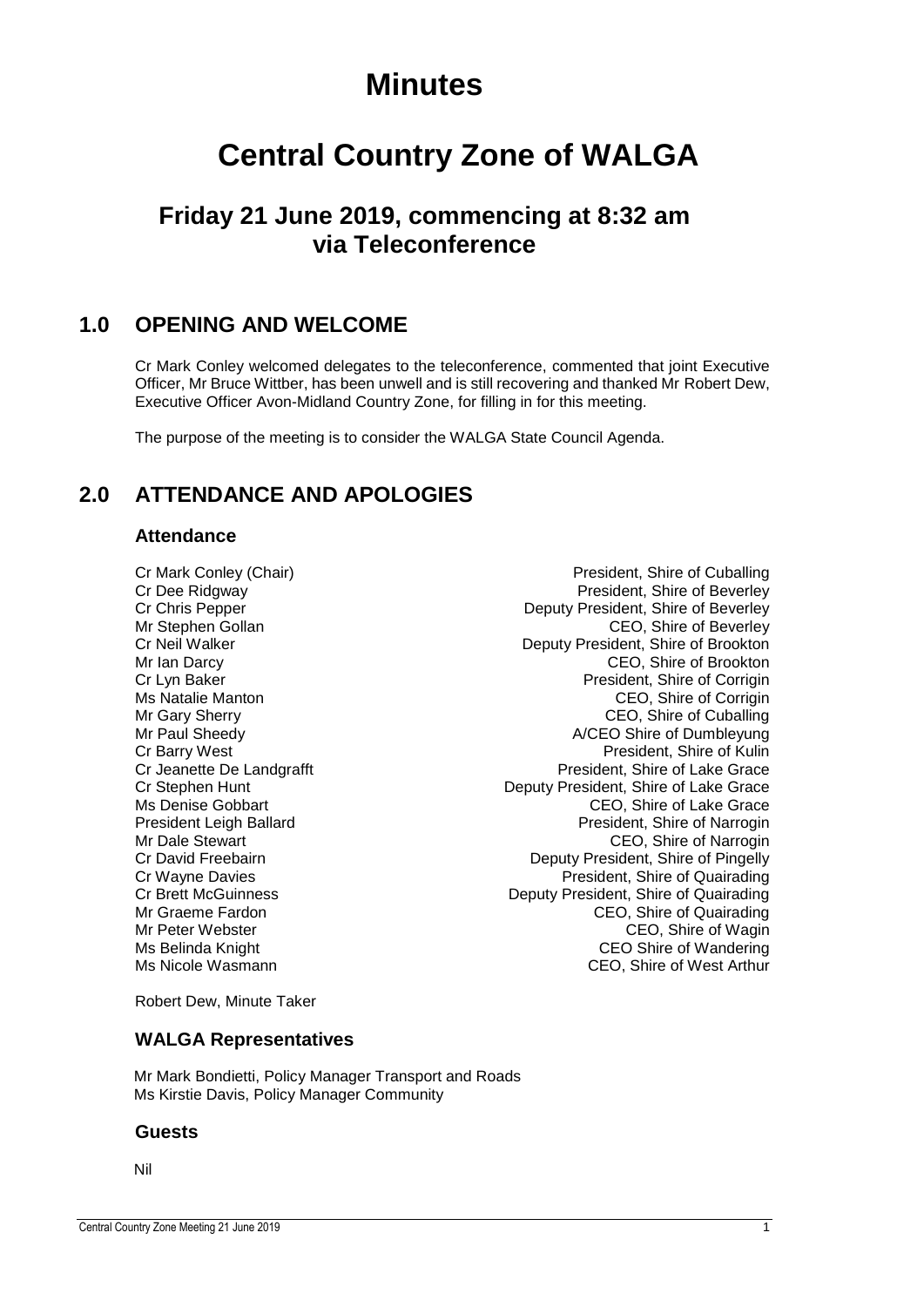## **Apologies**

- Shire of Williams<br>Cr Katrina Crute Cr Eliza Dowling<br>
Cr Marilyn Hasleby<br>
Councillor, Shire of Dumbleyung<br>
Councillor, Shire of Dumbleyung Cr Catherine Watkins Councillor, Shire of Dumbleyung Cr Rodney Duckworth **Deputy President, Shire of Kulin** Mr Garrick Yandle CEO, Shire of Kulin Cr Bill Mulroney President, Shire of Pingelly Mr Mark Dacombe **A/CEO** Shire of Pingelly Cr Tim Wiese **Deputy President, Shire of Narrogin**<br>Cr Phil Blight **Deputy President, Shire of Wagin** Cr Brendan Whitely President, Shire of Wandering Cr Ray Harrington OAM President, Shire of West Arthur Mr Bruce Wittber, Joint Executive Officer Ms Helen Wescott, Joint Executive Officer
	- President, Shire of Brookton Councillor, Shire of Dumbleyung President, Shire of Wagin

## <span id="page-3-0"></span>**3.0 DECLARATION OF INTEREST**

Nil

# <span id="page-3-1"></span>**4.0 ANNOUNCEMENTS**

Nil

## <span id="page-3-2"></span>**5.0 GUEST SPEAKERS**

Nil

# <span id="page-3-3"></span>**6.0 MINUTES**

## <span id="page-3-4"></span>**6.1 Confirmation of Minutes – Friday 24 May 2019 (Attachment)**

## **RECOMMENDATION:**

That the Minutes of the Meeting of the Central Country Zone held on Friday 24 May 2019 be confirmed as a true and accurate record of the proceedings.

**RESOLUTION: Moved: Cr Baker Seconded: Cr Ridgway That the Minutes of the Meeting of the Central Country Zone held on Friday 24 May 2019 be confirmed as a true and accurate record of the proceedings.**

**CARRIED**

## <span id="page-3-5"></span>**6.2 Business Arising from Minutes Zone Meeting Friday 24 May 2019**

#### **10.4 Future Wheatbelt Conference**

*RESOLUTION: Moved: Cr Ridgway Seconded: President Ballard That the Central Country Zone does not support the holding of a Wheatbelt Conference in 2020 however the Zone will review the decision in relation to future Wheatbelt Conferences in May 2020. CARRIED*

The Executive Officer has advised both the Avon-Midland and Great Eastern Country Zones of Central Country Zone's decision.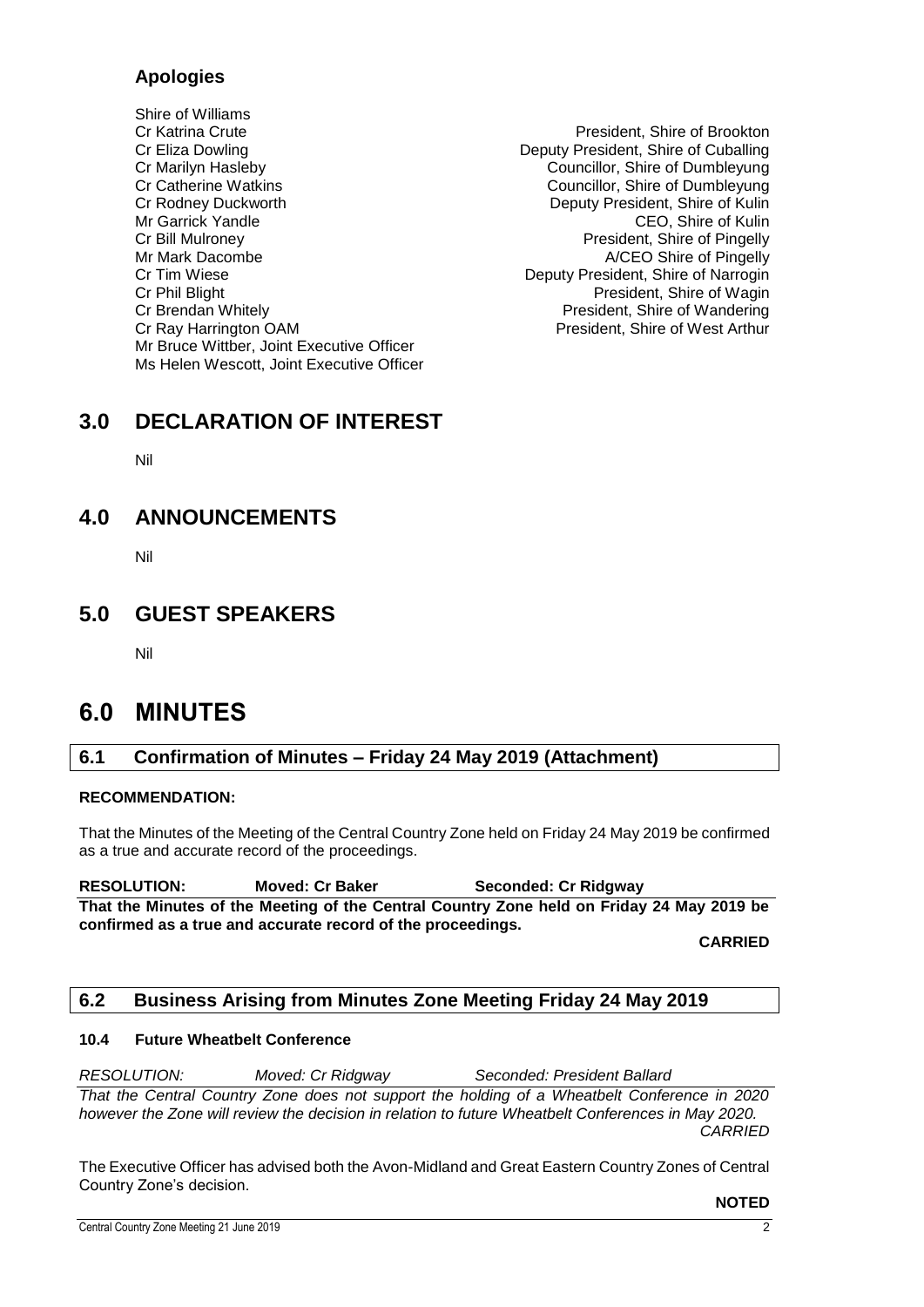# <span id="page-4-0"></span>**7.0 WESTERN AUSTRALIAN LOCAL GOVERNMENT ASSOCIATION (WALGA) BUSINESS**

*Zone delegates to consider the Matters for Decision contained in the WA Local Government Association State Council Agenda and put forward resolutions to Zone Representatives on State Council*

## <span id="page-4-1"></span>**7.1 State Councillor Report**

No report.

## <span id="page-4-2"></span>**7.2 WALGA Status Report (Attachment)**

*From Executive Officer*

#### **BACKGROUND:**

Presenting the status report for June 2019.

#### **RECOMMENDATION:**

That the Central Country Zone notes the:

- State Councillor Report; and
- **WALGA Status Report.**

#### **RESOLUTION: Moved: Cr McGuinness Seconded: Cr West That the Central Country Zone notes the WALGA Status Report.**

**CARRIED**

## <span id="page-4-3"></span>**7.3 Review of WALGA State Council Agenda - Matters for Decision**

From Executive Officer

#### **Background:**

WALGA State Council meets five times each year and as part of the consultation process with Member Councils circulates the State Council Agenda for input through the Zone structure.

The Zone is able to provide comment or submit an alternate recommendation that is then presented to the State Council for consideration.

#### **5.1 National Redress and Local Government (05-086-03-0004 KD)**

#### **WALGA Recommendation**

That WA Local Government participation in the State's National Redress Scheme declaration with full financial coverage by the State, be endorsed in principal, noting that further engagement with the sector will occur in the second half of 2019.

#### **EXECUTIVE OFFICER COMMENT:**

This item on the WALGA State Council Agenda is the culmination of a considerable body of work undertaken by both WALGA and the Department of Local Government, Sport and Cultural Industries (DLGSC) following the release of the report arising from the Royal Commission into Institutional Responses to Child Sexual Abuse.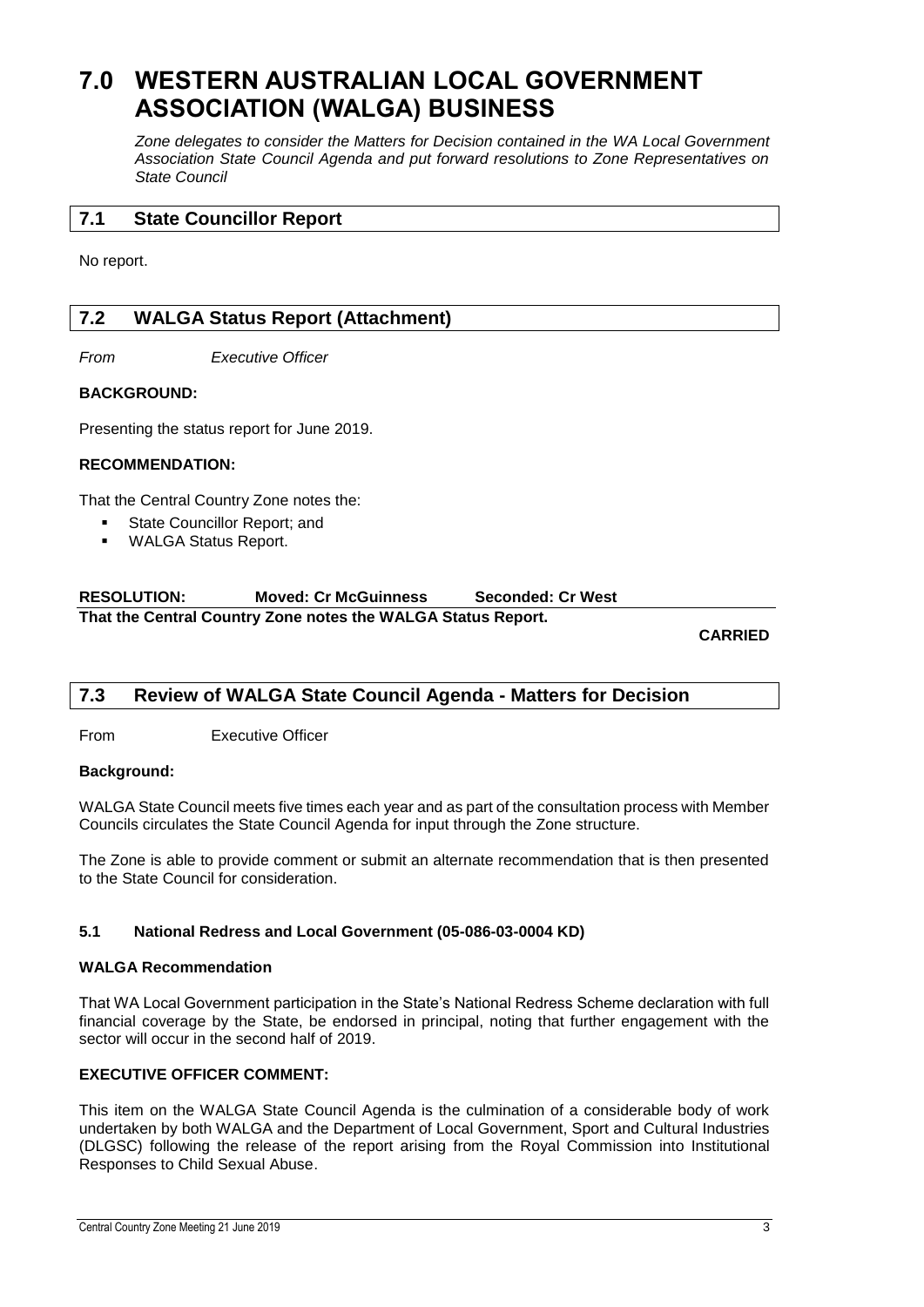The WALGA item provides a concise and informative background to the work undertaken and the reasons for the work being undertaken. As outlined in the agenda item, points to note include:

- The Royal Commission into Institutional Responses to Child Sexual Abuse was established in January 2013.
- The WA Parliament passed legislation required to allow the Government and WA based non-government institutions to participate in the Scheme. The National Redress Scheme for Institutional Child Sexual Abuse (Commonwealth Powers) Act 2018 (WA) took effect on 21 November 2018.
- The Association, together with the Department of Local Government, Sport and Cultural Industries (DLGSC) consulted with the Local Government sector to develop the Western Australian State Government Child Safety Implementation Plan which was provided as an Item for Decision at the WALGA State Council December 2018 meeting.
- From February 2019, DLGSC has been consulting Local Government on their preference and capacity to join the National Redress Scheme, with one option to join as a State Government agency under the definitions contained within the National Redress Scheme for Institutional Child Sexual Abuse Act 2018 (Cth).
- This report outlines outcomes from this consultation and provides a recommendation for final endorsement that is then subject to State Government consideration.

Ahead of the current round of Zone meetings the State Government, through DLGSC, has released an update on the scheme. A copy of the update, titled *National Redress Scheme – Update from the State Government on Engagement with WA Local Government regarding participation in the National Redress Scheme*, forms an attachment to the meeting agenda.

Member Councils have been requested to consider the attached document in conjunction with the WALGA State Council item.

The Executive Officer considers that the Zone should support the WALGA recommendation for reasons best illustrated in the concluding comments of the item in the WALGA State Council Agenda, which states:

*The National Redress Scheme is established to provide an effective means of justice for survivors of abuse. Local Government should act decisively with the regard to acts of sexual abuse toward children and that joining redress is a sound organisational approach*  to risk management of child abuse both historically and for the future protection of *communities.*

## **ZONE COMMENT:**

Zone supports the WALGA recommendation

Mr Peter Webster referred to the recommendation put forward some time ago that local governments appoint a Child Safety Officer and enquired if this was to be part of the Redress Scheme. Ms Kirstie Davis replied that the State Implementation Plan was still being developed and feedback would be available towards the end of this year.

Mr Graeme Fardon enquired as to the timeline for local government participation in the Redress Scheme. Ms Kirstie Davis replied that there was in principal agreement that local governments join the Redress Scheme with the State Government; the Scheme commenced on 1 January 2019 and as yet no claims have been made on a local government; plans are in place if a claim is made on a local government before agreement on local government participation in the Scheme is reached; the WA Local Government Association continues to consult with the State Government on local government participation; to date about 20 local governments have resolved to join the Scheme.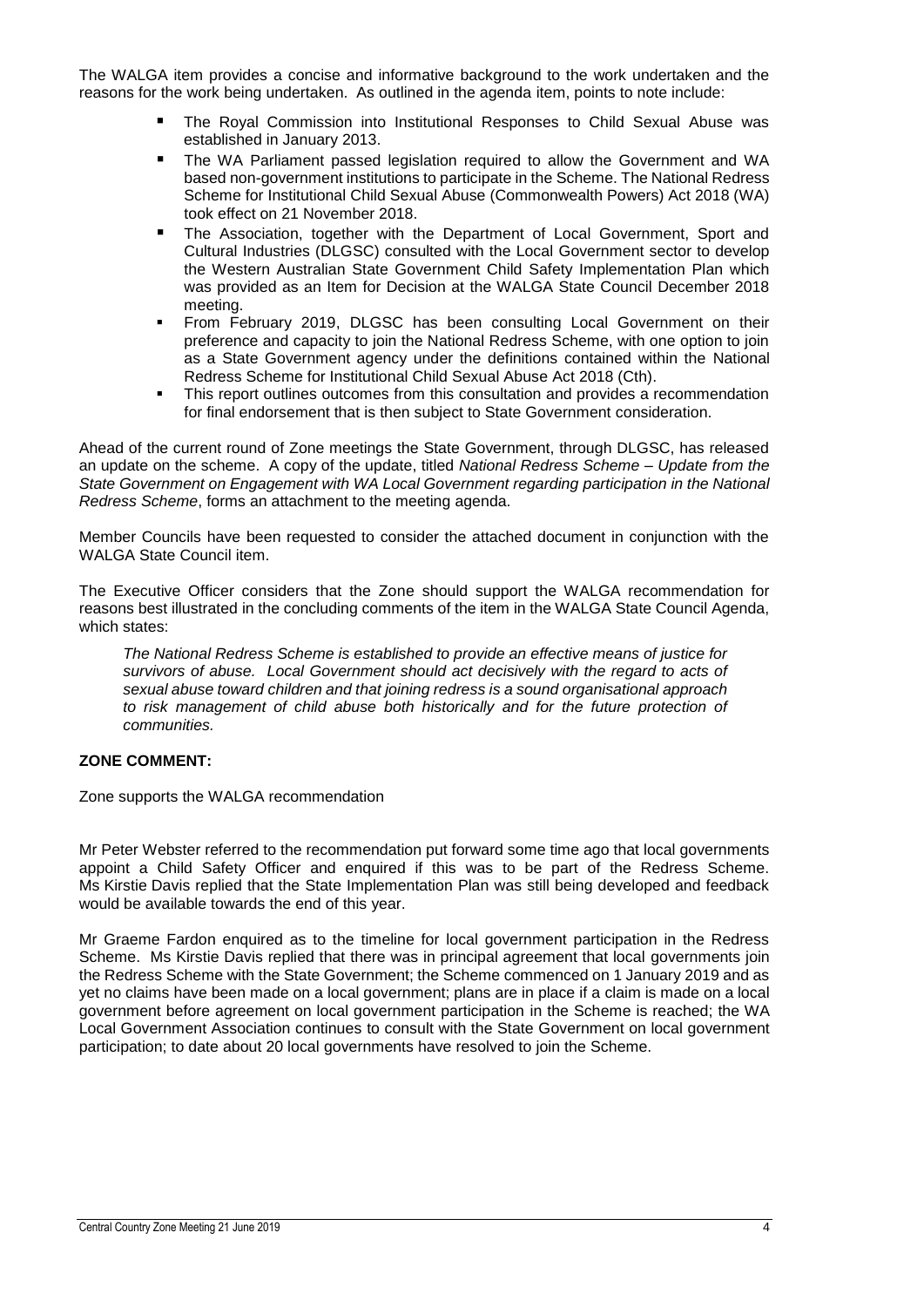#### **5.2 Draft Guidelines for Local Heritage Surveys and** *Heritage Act 2018* **Proclamation Regulations (05-071-03-0003 SM)**

#### **WALGA Recommendation**

That the interim submission on the Draft Guidelines for Local Heritage Surveys and *Heritage Act 2018* Proclamation Regulations be endorsed.

#### **EXECUTIVE OFFICER COMMENT:**

The Executive Officer believes the interim should be endorsed as per the recommendation. As identified in the comments provided in the WALGA State Council agenda item, the consultation process adopted by the State Government enabled Local Government to contribute to the development of the Guidelines for Local Heritage Surveys. Further issues raised by Local Government in relation to the Draft Guidelines are covered within the Interim Submission

#### **ZONE COMMENT:**

Zone supports the WALGA recommendation

#### **5.3 Review of the** *Aboriginal Heritage Act 1972* **(Phase Two) (05-032-01-0001 SM)**

#### **WALGA Recommendation**

#### **That the interim submission on the Aboriginal Heritage Act Review Phase Two be endorsed.**

#### **EXECUTIVE OFFICER COMMENT:**

The following is an extract from the WALGA State Council Agenda Report Background:

*Feedback from members is largely supportive of the proposed reforms which seek to recognise the rights of Aboriginal people under national and international law to protect their cultural heritage and reflect current best practice heritage management principles. Significant matters raised in the Submission relate to the establishment, governance, financing, resourcing, fees and timeframes for services of Local Aboriginal Heritage Services, the relationship between the new Aboriginal heritage legislation and the Planning and Development Act 2005, and the use of standard heritage agreements between Local Government and Aboriginal people to facilitate consistency, transparency and certainty.* 

#### **ZONE COMMENT:**

Zone supports the WALGA recommendation

#### **5.4 Planning for Bushfire Guidelines: Element 3 Vehicular Access (05-024-02-0056 CH)**

#### **WALGA Recommendation**

That:

- 1. the interim submission to the Western Australian Planning Commission on the proposed modifications to Appendix 4 Element 3: Vehicular Access of the Planning for Bushfire Guidelines, be endorsed; and
- 2. WALGA formally advise the Western Australian Planning Commission that draft Appendix 4 Element 3 is not supported, due to significant concerns with the proposed modifications to road designs and difficulties in implementing the draft Guidelines.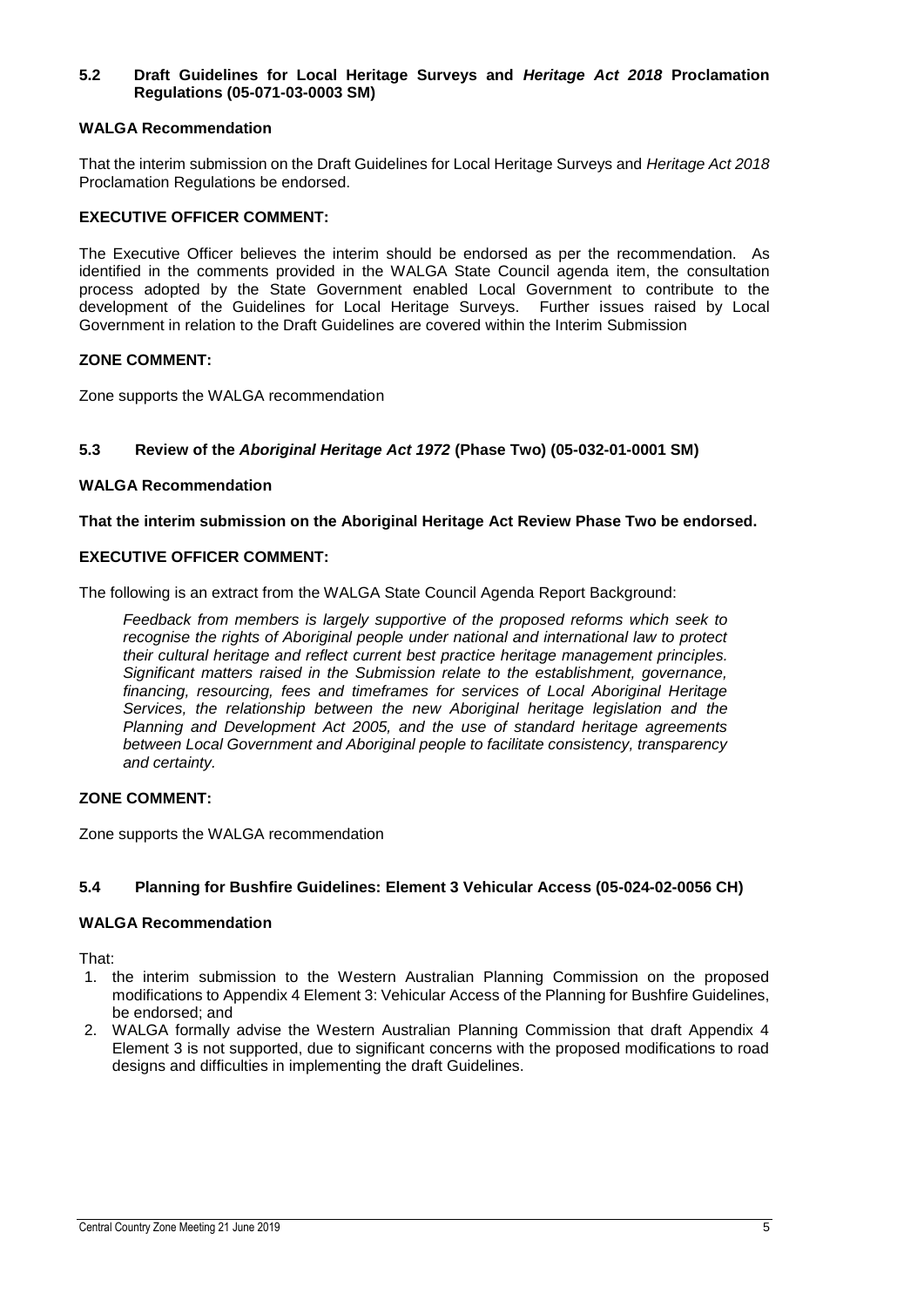#### **EXECUTIVE OFFICER COMMENT:**

The following is an extract from the WALGA State Council Agenda Report Background:

*In December 2012, the then Department of Planning released State Planning Policy 3.7 Planning in Bushfire Prone Areas (SPP 3.7) and the Guidelines for Planning in Bushfire Prone Area (Guidelines) to direct how land use should address bushfire risk management in Western Australia. It applies to all land which has been designated as bushfire prone as highlighted on the Map of Bush Fire Prone Areas. Since that time the Department of Planning, Lands and Heritage (DPLH) has been committed to a staged review of the bushfire planning framework, with updates to the Guidelines proposed on a periodic basis.*

*In late January 2019, the WAPC and DFES released the updated Element 3 for targeted stakeholder comment, this included a letter sent to all Local Governments. Four workshops were also held, including three in regional areas. The intent of Element 3 is 'to ensure that the vehicular access serving a subdivision/development is available and safe during a bushfire event.'*

The State Council agenda item provides further information on the updated policy, highlighting its concerns with the changes. To quote from the "Comment" section of the agenda item:

*The Association welcomes the release of the draft Element 3 as it shows the commitment by DPLH and DFES to make continued improvement to the bushfire planning framework, allowing this new area of planning to develop in a robust fashion, with constant engagement of stakeholders. That being said, the Association in its Interim Submission raised significant reservations about the proposed modifications. These reservations were considerable and unable to be addressed through simple adjustments, therefore the Interim Submission recommended that the Association not support the draft Element 3 in its current format.*

*Of particular concern is the impact of the requirement to consider additional operational*  requirements of firefighting in the design of new urban areas. This has resulted in a number of *changes to preferred road designs in bushfire prone areas that in turn will have considerable impact on the design of local streets. Further, these changes are a significant departure from the current standard within DPLH's Liveable Neighbourhood's policy, being inconsistent with 7 Objectives and 9 requirements of movement network element of this policy.*

#### **ZONE COMMENT:**

Zone supports the WALGA recommendation

#### **5.5 Remote Area Tax Concessions (05-001-03-0006 DM)**

#### **WALGA Recommendation**

That WALGA's interim submission to the Productivity Commission Inquiry into Remote Area Tax Concessions be endorsed.

#### **EXECUTIVE OFFICER COMMENT:**

As explained in the WALGA State Council agenda, Treasurer Hon Josh Frydenberg has provided the Productivity Commission with a term of reference to undertake a study into the zone tax offset and related remote area tax concessions and payments.

WALGA has for a number of years called for the review and reform of the zero tax offset. The Association's submission has been prepared on the basis of existing State Council policy positions, the Economic Development project and feedback from individual Local Governments. Members were also provided the opportunity to contribute to the submission.

#### **ZONE COMMENT:**

Zone supports the WALGA recommendation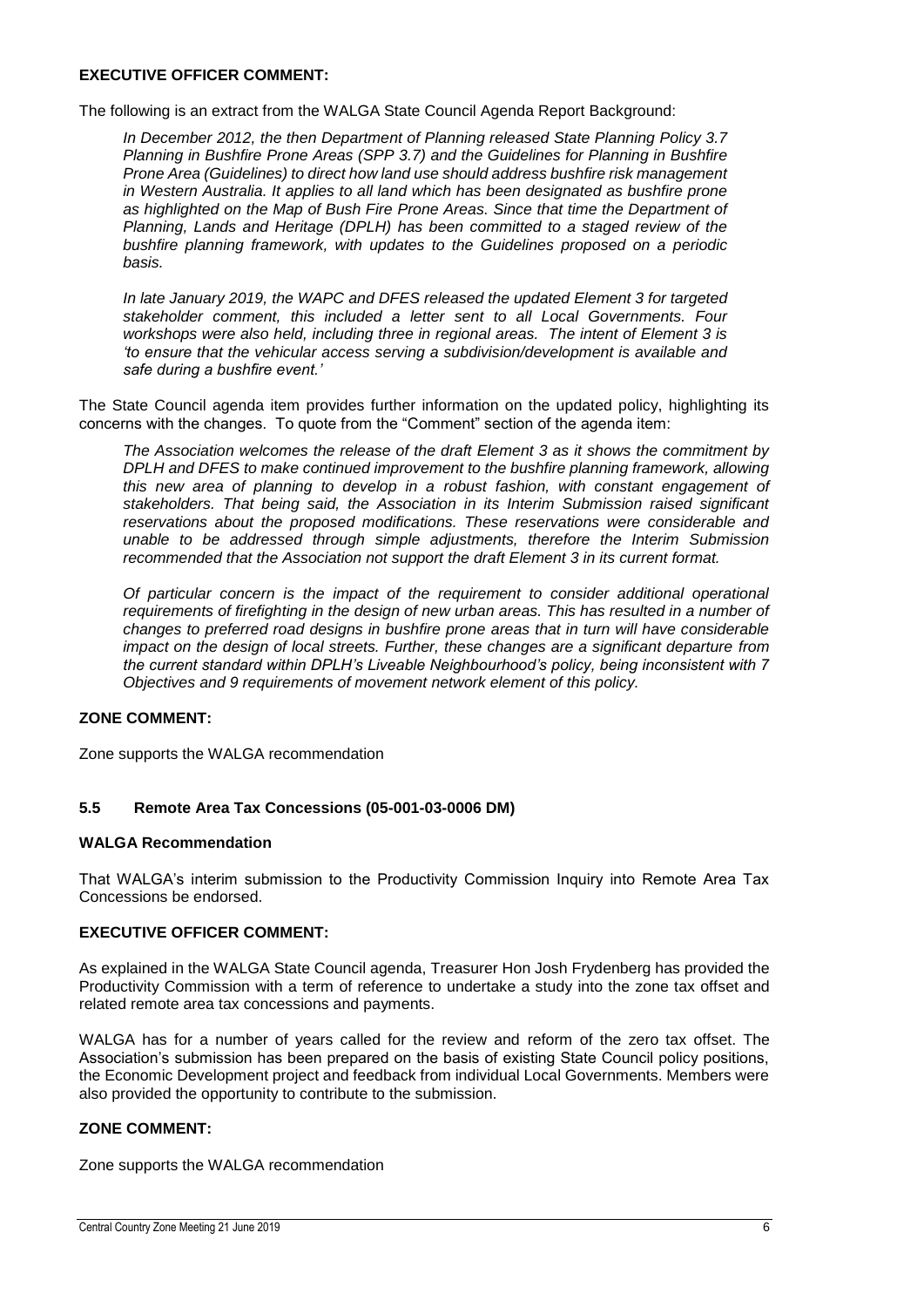#### **5.6 Directions Paper for the 10 Year Strategy on Homelessness (05-018-02-0007 JB)**

#### **WALGA Recommendation**

That the interim submission to the Directions Paper for the 10-Year Strategy on Homelessness be endorsed.

#### **EXECUTIVE OFFICER COMMENT:**

The following is an extract from the WALGA State Council Agenda Report:

- *In March 2019, the Department of Communities released a Directions Paper for the 10-Year Strategy on Homelessness: Western Australia 2019-2029*
- *The Association garnered input to an Interim Submission through the normal communication channels and provided this by the deadline of 17 May 2019.*
- *The Association has been represented on the Supporting Communities Forum Homelessness Working Group by senior staff since its inception in mid-2018.*

#### **ZONE COMMENT:**

Zone supports the WALGA recommendation

#### **RECOMMENDATION:**

That the Central Country Zone endorses all recommendations being matters contained in the WALGA State Council Agenda other than those recommendations separately considered.

**RESOLUTION: Moved: Cr Davies Seconded: Cr Baker That the Central Country Zone endorses all recommendations being matters contained in the WALGA State Council Agenda other than those recommendations separately considered. CARRIED**

#### <span id="page-8-0"></span>**7.4 Review of WALGA State Council Agenda - Matters for Noting/Information**

- **6.1 Report on Local Government Road Assets and Expenditure 2017/18 (0600-703-0016 MB)**
- **6.2 2019-2020 State and Federal Budgets (05-088-03-0001 NF)**
- **6.3 Public Library Assets (05-012-03-0001 KD)**
- **6.4 Climate Change Policy Advocacy Update (05-028-04-0002 LS)**
- **6.5 Report Municipal Waste Advisory Council (MWAC) (01-006-03-0008 RNB)**

## <span id="page-8-1"></span>**7.5 Review of WALGA State Council Agenda - Organisational Reports**

- **7.1 Key Activity Reports**
	- **7.1.1 Report on Key Activities, Environment and Waste Unit (01-006-03-0017 MJB)**

#### **7.1.2 Report on Key Activities, Governance and Organisational Services (01-006-03- 0007 TB) (Attachment)**

This report provides a summary report on the State Council and Zone Structure and Process Working Group. The Working Group has been convened by the WALGA President, Cr Lynne Craigie, supported by State Council, to review WALGA's current governance structure and processes. The working group, which is comprised of the President, Deputy President, State Councillors, an Elected Member from WA Regional Cities Alliance, Local Government CEOs and senior WALGA staff, has been charged with developing an alternative model to the existing arrangements, with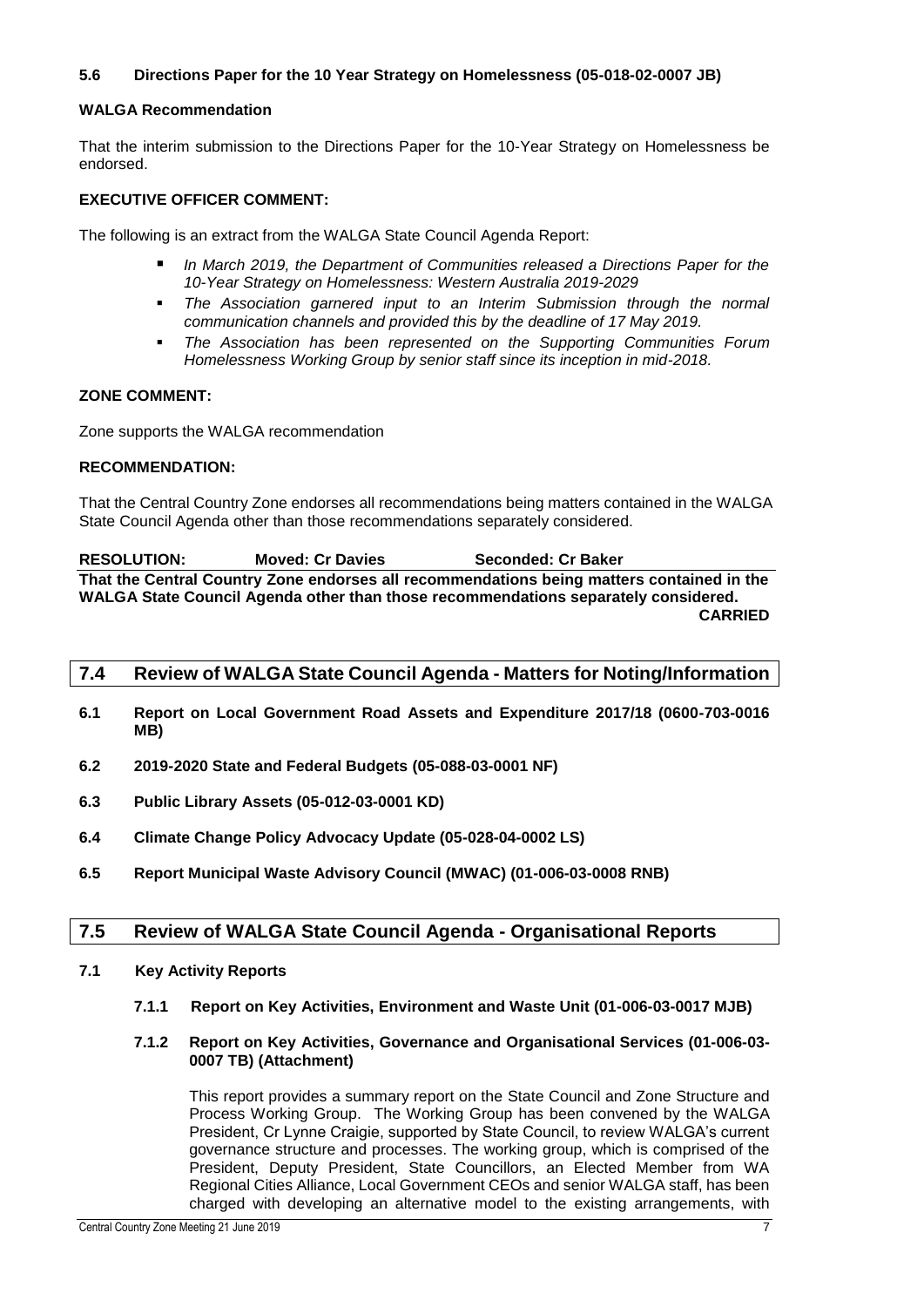corresponding recommendations, for State Council consideration. If State Council considers that the alternative model or models are worthy of further consideration, consultation with WALGA members will be undertaken.

Cr Blight, the Zone's representative to the WALGA State Council, is a member of the working group. He may wish to provide further comment on this aspect of the report.

#### **7.1.3 Report on Key Activities, Infrastructure (05-001-02-0003 ID)**

**7.1.4 Report on Key Activities, People and Places (01-006-03-0014 JB)**

## <span id="page-9-0"></span>**7.6 Review of WALGA State Council Agenda - Policy Forum Reports**

#### **7.2 Policy Forum Reports**

- **7.2.1 Mayors/Presidents Policy Forum**
- **7.2.2 Mining Community Policy Forum**
- **7.2.3 Container Deposit Legislation Policy Forum**
- **7.2.4 Economic Development Policy Forum**

#### <span id="page-9-1"></span>**7.7 WALGA President's Report**

Presenting the WALGA President's Report

Note: At the time of preparing the meeting agenda the President's Report had not been received. It will be distributed as soon as it becomes available.

The President's Report received and circulated prior to the meeting.

#### **RECOMMENDATION:**

That the Central Country Zone notes the following reports contained in the WALGA State Council Agenda:

- Matters for noting/Information;
- Organisational reports;
- Policy Forum reports; and
- WALGA President's Report.

The meeting noted the recent comments made in relation to the Local Government Insurance Scheme and the negativity this was generating within the media. It was noted that this situation is divisive for the sector but that there is probably little that can be done about it.

#### **RESOLUTION: Moved: Cr McGuinness Seconded: Cr Freebairn**

**That the Central Country Zone notes the following reports contained in the WALGA State Council Agenda:**

- **Matters for noting/Information;**
- **Organisational reports;**
- **Policy Forum reports; and**
- **WALGA President's Report.**

#### **CARRIED**

## <span id="page-9-2"></span>**8.0 FINANCE**

Nil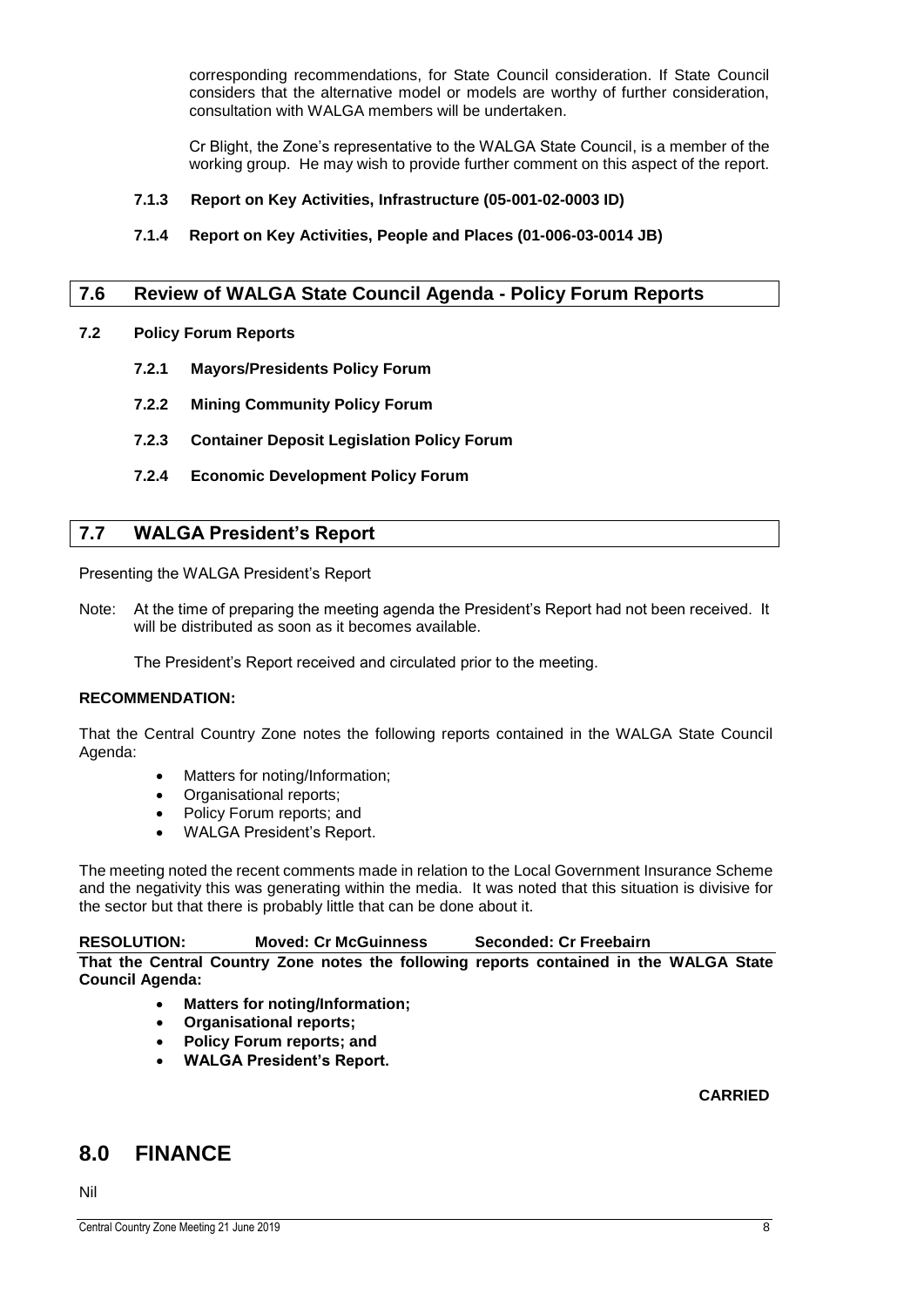# <span id="page-10-0"></span>**9.0 ZONE REPORTS**

## <span id="page-10-1"></span>**9.1 Zone President's Report**

Cr Mark Conley - No report.

## <span id="page-10-2"></span>**9.2 Local Government Agricultural Freight Group (LGAFG)**

Cr Katrina Crute

No report requested

Mr Robert Dew advised that the next meeting of the Local Government Agricultural Freight Group was to be held 4 July 2019 and would be considering the draft Revitalising Agricultural Region Freight Strategy recently released for comment by the State Government. He asked that any comments on the Strategy be provided to the Group.

Mr Graeme Fardon asked as to the role of the Group with regard to the Strategy and whether the Wheatbelt Secondary Road Freight Network was taken into consideration in the Strategy. Mr Robert Dew replied that the Group provided feedback to the WA Local Government Association on a region basis as distinct from individual local governments and lobby to Government. Mr Mark Bondietti replied that the Federal Government's funding commitment to the Wheatbelt Secondary Road Freight network has been confirmed; still waiting for confirmation from the State Government on its funding; local government funds will probably be needed for the project.

*Executive Note: The Wheatbelt Secondary Road Freight Network is included in the draft Revitalising Agricultural Region Freight Strategy as part of the region-specific infrastructure upgrades (see appendices 3, 4 and 5 of the Strategy).*

## <span id="page-10-3"></span>**9.3 Great Southern District Emergency Management Committee (DEMC)**

President Leigh Ballard

No report requested

## <span id="page-10-4"></span>**9.4 Wheatbelt South Regional Road Group**

Cr Katrina Crute, Chair of Wheatbelt South Regional Road Group

No report requested

# <span id="page-10-5"></span>**10.0 ZONE BUSINESS - MEMBER COUNCIL MATTERS**

Nil

# <span id="page-10-6"></span>**11.0 ZONE BUSINESS - OTHER BUSINESS/URGENT BUSINESS**

Nil